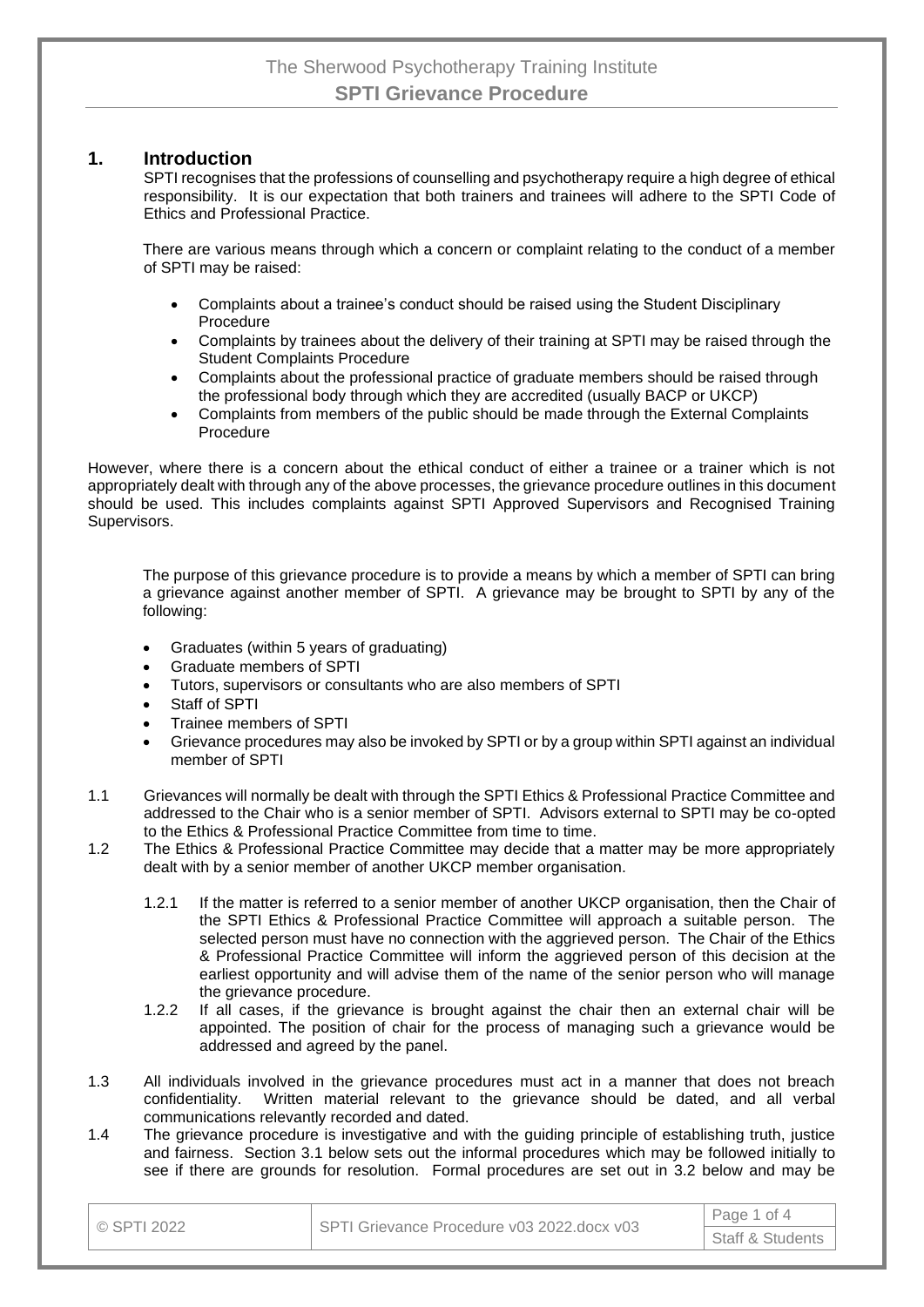## The Sherwood Psychotherapy Training Institute **SPTI Grievance Procedure**

followed by adjudication and the use of disciplinary procedures.

1.5 A formal grievance must be lodged within one year of the alleged event(s) which form the substance of the grievance. Normally procedures are completed within six months of the receipt of the formal grievance. Time boundaries must be clearly established at the outset and strictly adhered to throughout. Where time boundaries cannot reasonably be maintained then all parties involved in the grievance should be informed and provided with a clear written explanation.

#### **2. Initiating a Grievance**

- 2.1 A person wishing to raise a grievance may have initial and confidential discussions on matters of procedure with the Chair of the Ethics & Professional Practice Committee. If the grievance concerns an SPTI Tutor, the aggrieved person is recommended to first speak with the relevant Programme Leader.
- 2.2 The purpose of the initial discussion is to inform the aggrieved person of the procedures. A copy of the relevant Code of Ethics & Professional Practice and Grievance Procedure will be made available to the aggrieved person.
- 2.3 After this initial meeting, the aggrieved person may wish to pursue the grievance through the informal or formal procedure. In either case the aggrieved person will make a written statement of their grievance and send it to the Chair of the Ethics & Professional Practice Committee. This written statement from the aggrieved person will be acknowledged in writing by the Chair of the Ethics & Professional Practice Committee within 10 working days.
- 2.4 All written communications between the aggrieved person and the Chair of the Ethics & Professional Practice Committee will be copied and shared with the person against whom the grievance is expressed.

#### **3. Informal Procedures**

- 3.1 SPTI is not responsible for travel or any other expenses incurred either by the aggrieved person or by the person against whom the grievance is expressed in connection with any stage of the grievance procedure.
- 3.2 When a grievance is received by the Chair of the Ethics & Professional Practice Committee, informal procedures may be suggested in the first instance. A grievance may be brought on the following grounds:
	- 3.1.1 Offensive or destructive behaviour.
	- 3.1.2 Behaviour which goes against natural justice.
	- 3.1.3 Unfairness.
	- 3.1.4 Discrimination.
- 3.2 Informal procedures are not normally considered appropriate when a grievance alleges:
	- 3.2.1 Professional misconduct.
	- 3.2.2 Failure to comply with the Codes of Ethics & Professional Practice.<br>3.2.3 A breach of criminal law.
	- A breach of criminal law.
	- 3.2.4 Behaviour which might bring SPTI, UKCP, BACP, UKATC and the professions of counselling and psychotherapy into disrepute.
- 3.3 The Chair of the Ethics & Professional Practice Committee will appoint a mediator, who should have no connection with the aggrieved person, or with the person against whom the grievance has been expressed. The mediator will normally be a senior member of SPTI. In the interests of natural justice, the person against whom the grievance is expressed will be informed of the grievance. They will also be offered the opportunity to provide an initial response at this stage. The mediator may arrange either separate or joint meetings with the aggrieved person and the person against whom the grievance is expressed. The mediator will report the outcome to the Chair of the Ethics & Professional Practice Committee in writing. Having completed their report to the Chair of the Ethics & Professional Practice Committee the mediator will take no further part in any subsequent procedures.
- 3.4 This informal procedure should normally take place within 28 working days of the receipt of the written grievance.

#### **4. Formal Procedure**

| I © SPTI 2022 | SPTI Grievance Procedure v03 2022.docx v03 | Page 2 of 4                 |  |
|---------------|--------------------------------------------|-----------------------------|--|
|               |                                            | <b>Staff &amp; Students</b> |  |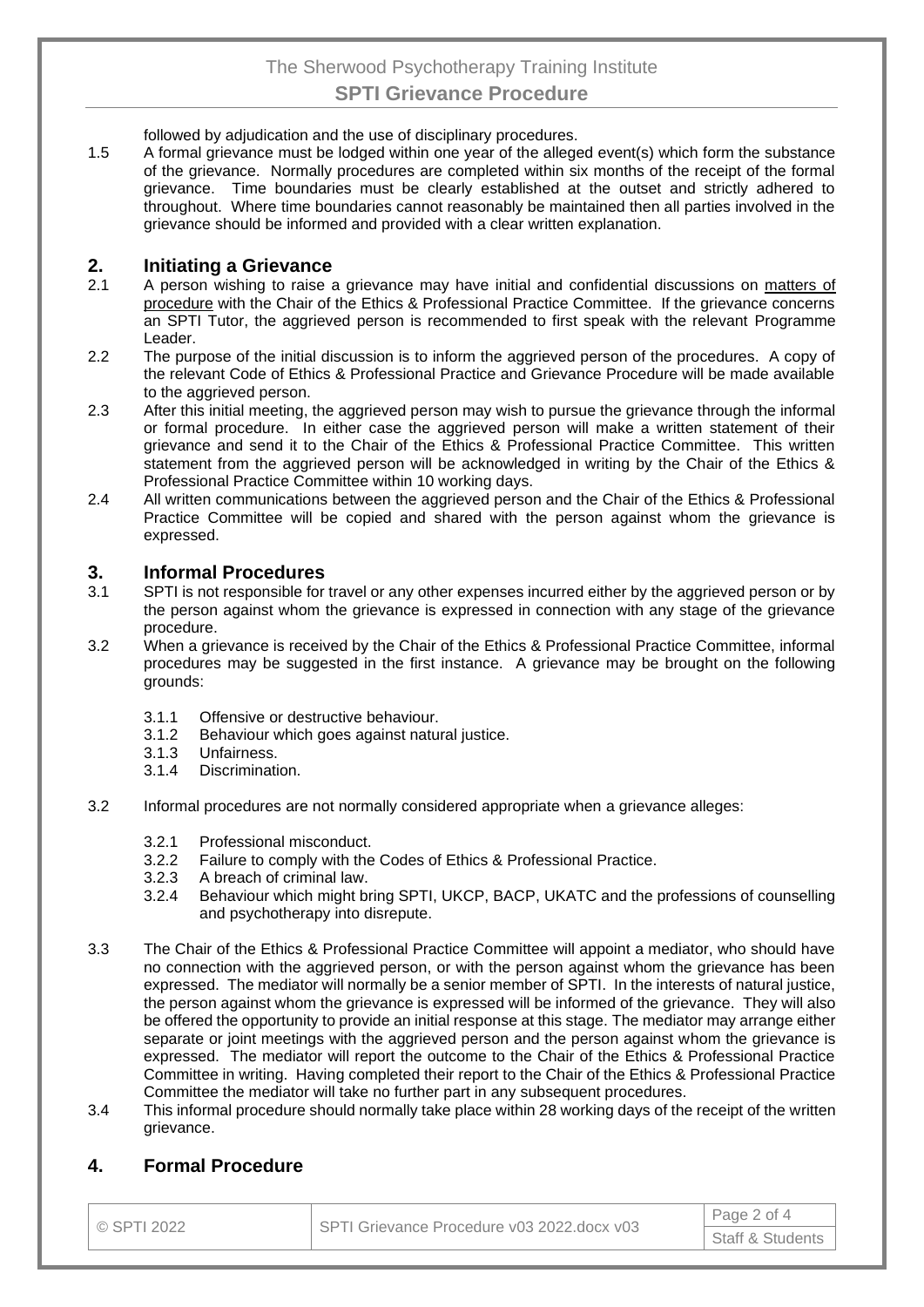## The Sherwood Psychotherapy Training Institute **SPTI Grievance Procedure**

- 4.1 If an aggrieved person wishes to pursue a formal grievance, then they must write to the Chair of the Ethics & Professional Practice Committee. The Chair of the Ethics & Professional Practice Committee must acknowledge receipt of the formal grievance within 10 working days and invite the aggrieved person to submit any documentary evidence in support of the grievance. The Chair of the Ethics & Professional Practice Committee will appoint an Adjudication Panel consisting of three people, at least one of whom will not be a member of SPTI. One of the three people will be appointed Chair of the Adjudication Panel. All members of the SPTI Panel should be impartial to either party in the grievance, and one of them should practise a similar therapeutic modality to the person against whom the grievance has been expressed, as far as is possible. Members of the Adjudication Panel must declare any interest which may cast doubt on their impartiality in the operation of the formal grievance procedures.
- 4.2 The Adjudication Panel will be provided with the written formal grievance, and all documentary evidence supplied by the aggrieved person and any written responses or documentation supplied by the person against whom the grievance is being expressed.
- 4.3 The Chair of the Ethics & Professional Practice Committee will ensure that the aggrieved person has received a copy of the Grievance Procedure.
- 4.4 The Chair of the Ethics & Professional Practice Committee will ensure that the person against whom the grievance is expressed is notified of the formal grievance, and that the grievance procedure has been invoked. At the same time, a copy of the Grievance Procedure should be sent to the person against whom the grievance has been expressed.
- 4.5 The Adjudication Panel will scrutinise all the evidence and will then arrange to meet the aggrieved person and the person against whom the grievance has been expressed. Written notice of the meeting of the Adjudication Panel will be sent to the parties concerned within 14 days of the Panel being appointed.

# **5. Adjudication Panel Procedure**<br>**5.1** The Adjudication Panel will examine the

- The Adjudication Panel will examine the grievance(s) in a formal manner to decide on its validity.
- 5.2 Both the aggrieved person and the person against whom the grievance is expressed may be accompanied by a colleague or friend who may speak on their behalf.
- 5.3 *Conduct of Adjudication Panel:*
	- 5.3.1 A summary of the grievance is put forward by the aggrieved person or their colleague/friend.
	- 5.3.2 A summary of the case of the person against whom the grievance is expressed is put by themselves or their colleague or friend.
	- 5.3.3 The aggrieved person puts questions through the Chair of the Adjudication Panel to the person against whom the grievance is expressed.
	- 5.3.4 The person against whom the grievance is expressed puts questions through the Chair of the Adjudication Panel to the aggrieved person.
	- 5.3.5 Adjudication Panel members may seek clarification from either or both parties.
	- 5.3.6 When the Chair of the Adjudication Panel is satisfied that the Panel has gained all the clarification requested, the Chair informs all parties that the decision of the Adjudication Panel will be forwarded in writing to both parties within the next 10 working days. The Chair of the Adjudication Panel then asks all parties to withdraw.
- 5.4 Adjudication When all parties have withdrawn under 5.3.6 above the Adjudication Panel continues to meet to determine whether a resolution of the grievance is possible and if so, to make recommendations as to how this might be brought about. The Adjudication Panel may determine that there is no basis for the grievance.
- 5.5 Following completion of the discussion the Chair of the Adjudication Panel will write a report, together with any recommendations, to be submitted to the Chair of the Ethics & Professional Practice Committee within 10 working days of the completion of the adjudication procedure. The Chair of the Ethics & Professional Practice Committee will then decide what action should be taken and will inform both parties of the outcome of the adjudication and the action to be taken.
- 5.6 If the investigation takes longer than originally expected then the Chair of the Ethics & Professional Practice Committee will write to the aggrieved person, and the person against whom the grievance is being expressed, explaining the delay and providing a new date by which the report will be completed.

| $\circ$ SPTI 2022 | SPTI Grievance Procedure v03 2022.docx v03 | Page 3 of 4                 |
|-------------------|--------------------------------------------|-----------------------------|
|                   |                                            | <b>Staff &amp; Students</b> |